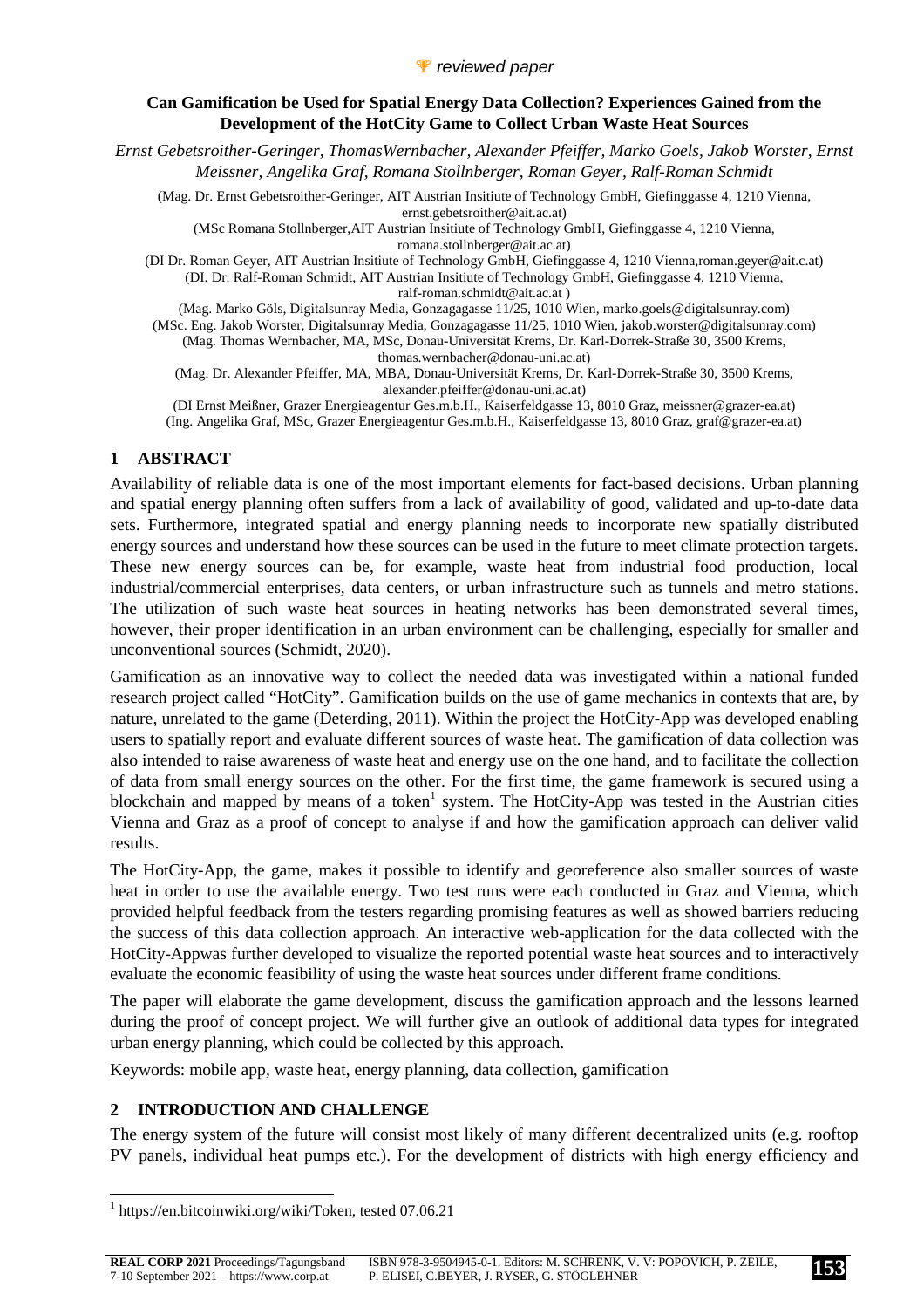increased use of locally available and sustainable energy sources, a detailed spatial identification of possible energy potentials is necessary in order to plan cost-efficiently and future-proof. In particular waste heat from industry (foundries, food production...) and commerce (data centers, supermarkets...) as well as urban infrastructure (tunnels<sup>2</sup>, metro stations<sup>3</sup>) can make an important contribution to heating and hot water production in plus-energy districts. While "low-hanging-fruits" such as waste heat from large scale industrial plants are already widely used, the identification of smaller sources is associated with various difficulties (Schmidt, 2020). Many larger cities already have a data set, e.g., Open Government Data, which is usually not up-to-date enough, not sufficiently detailed (spatially) and often does not contain all necessary data. Due to the often chosen top-down methodology for the identification of the waste heat potential, i.e., using a survey of the largest pollutant emitters (e.g. Brueckner etal., 2014), smaller sources are not recorded, which therefore do not appear in these databases.

Gamification, on the other hand, offers the possibility of generating targeted incentive systems for data collection (crowdsourcing/crowd collecting). Games like "Pokemon Go" have shown which undreamt-of dynamics can be created. Within the project HotCity funded by the BMK $4$  a Game (the HotCity-App) was developed, enabling users to spatially report and evaluate new potentials of waste heat. The application to collect waste heat was chosen to be exemplarily for other spatial energy data. The gamification of data collection for waste heat was also intended to raise the general awareness of the topic and to facilitate the collection of data from small energy sources that are normally not considered in top-down methodologies.

## **2.1 Gamification as a bottom-up method for identifying energy-oriented data**

The massive distribution and market penetration of digital games (approx. 37 billion dollars in sales in 2020 in the USA alone as stated by Statista, 2021) is impressive. For example, 510 million people are currently actively playing games (5.3 million in Austria as stated by ÖVUS, 2019), with an average age of 35. Gamification is based on the use of game mechanics in contexts that are, by nature, unrelated to games (Deterding, 2011). The aim of gamification usually is to apply the motivational and feedback techniques that have been tried and tested in games. Games provide clear goals (Hunicke et al., 2004; e.g. quests), they reward (Vorderer et al., 2004; e.g. badges, level-ups), they allow to compete or cooperate with others (Yee, 2006; e.g. in the form of rankings, multiplayer elements) and they provide an interactive framework for different experiences and skills (Ivory & Kalyanaraman, 2007; Jansz, 2005).

Gamification has already been successfully used in various application areas to promote participation, such as in the context of civic courage (Coronado & Vasquez, 2014), citizen participation (Thiel & Lehner, 2015), e-learning (Barata et al., 2013) and e-government (Al-Yafi & El-Masri, 2016). The application of gamification has also yielded positive results in the mobility sector, e.g. in terms of promoting sustainable forms of mobility (Kazhamiakin, Raman et al., 2015).

Pfeiffer et al. (2020) coined a new definition of Gamification: "Gamification is the use of game mechanics as a further dimension within and around both gaming and non-gaming contexts, in an endeavour to nudge participants to perform certain actions, by adopting a playful attitude". This definition shows that gamification can also take place within games, whenever further elements outside the core mechanics and the core storyline are used to get the players to explore certain content. Furthermore, the definition also shows the relation to the principle of nudging and that gamification can be seen as one of the tools to trigger behaviourchange.

#### **2.2 Blockchain Technology as a transparent way of handlingreward systems**

Due to its decentralisation, transparency and security is the blockchain technologyoften part of technological and social discourses (Buhl et al., 2017) and is being treated as a disruptive innovator for a wide range of applications: from transaction processing to land registry entries to logistics chains, the intermediary is to be eliminated in the future (Hopf & Picot, 2018). Previous crypto technologies such as Bitcoin and Ethereum rely on "proof of work" and reward "miners", who keep the entire network alive and validate all transactions, for solving randomly generated computing tasks. The computing power required for this increases linearly



 2 https://sciencev1.orf.at/science/news/154441.html tested 07.06.21

<sup>3</sup> https://www.reuseheat.eu/berlin/tested 07.06.21

<sup>&</sup>lt;sup>4</sup> Federal Ministry Republic of Austria for Climate Action, Environment, Energy, Mobility, Innovation and Technology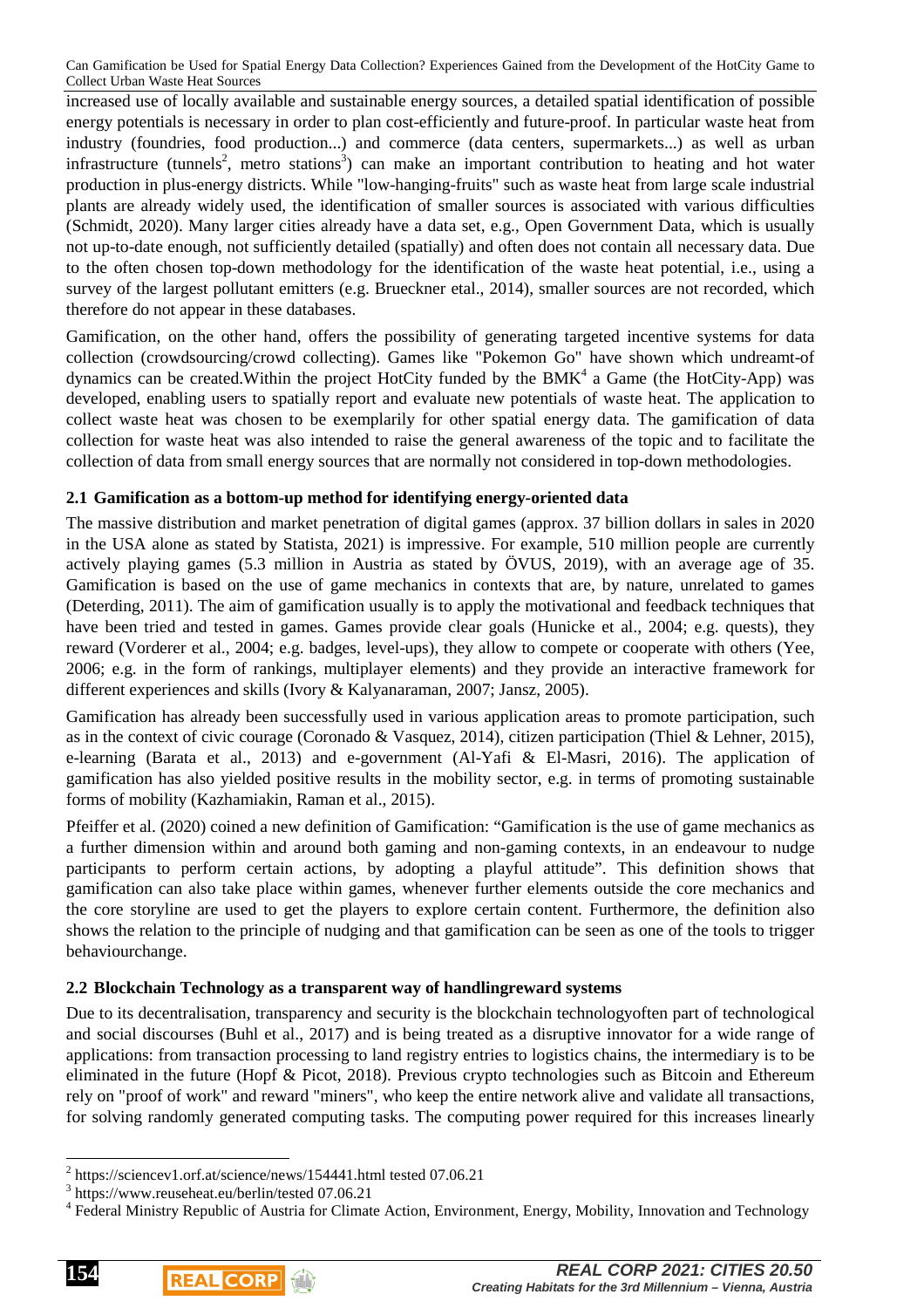with the difficulty of the computing tasks and consumes more and more resources. This is where new blockchain technologies such as "Ardor" or "NXT" come into play, which are based on a "proof of stake" algorithm and are much more energy-efficient. Here, it is not about computing power in the form of graphics card performance or CPU-power, but about holding a certain stake in the network-maintenance token, other aspects like the total time of taking part as a verification node and a certain aspect of randomness. Regardless of the approach, the peer-to-peer principle, the strong encryption and the permanent and validatable storage of information represent an opportunity for diverse industries - including, of course, the gaming industry (Pfeiffer et al., 2020).

Ardor offers the possibility to generate utility tokens on the child chain Ignis. Approval models can be set up around these created tokens and therefore the set of rules can be specified. Furthermore, there is the possibility to develop smart contracts. As a bonus, there is also a ready-made marketplace that can be used within the scope of the decentralised applications (DApps) generated using the Ardor blockchain and its child chain Ignis.

In HotCity, the blockchain was used to prevent cheating on the one hand and to ensure transparency for the players on the other. It was used to automate the management of redeemed prizes and rewards and to reduce the administrative effort to a minimum. The concept involved incentives (such as coffee vouchers) - mapped on a blockchain token - that could be redeemed at project partners. Double spending or counterfeiting of vouchers can thus be avoided. In addition, the accounting settlement can be automated. For example, similar to a current accounting system, the partners could send the tokens to our billing account on a monthly basis, thus triggering the transfer of Euro funds from the game operator to the prize provider.

The blockchain system for the HotCity-Apphad to meet the following basic requirements:

- It must be a fully decentralised public blockchain.
- Users can, if they want, run a node of the blockchain on one of their devices, such as a laptop or mobile phone.
- We can use approval models to ensure that various conditions are met. One of these conditions is that the tokens cannot be transferred to other unregistered wallets.
- Identity management can potentially be implemented. In our case, this would be a possible connection of decentralized identifiers<sup>5</sup> (DIDs).
- Users do not need cryptocurrencies to pay network fees, we can take care of this as an operator with bundling accounts.
- Individual transactions must be manageable in terms of costs, even if the crypto market fluctuates massively.
- Messages attached to transactions must be encryptable.
- However, it must be possible to generate shared keys. To make the information readable for authorised parties.
- It needs the possibility to programme lightweight smart contracts, in our case it is the exchange of the different token classes, as part of the game mechanics.

## **3 THE HOTCITY APP**

 $\overline{a}$ 

## **3.1 GameMechanics &Dynamics**

The basic idea of the HotCity App is that users can move through the city and identify possible waste heat sources. In the past, a good understanding has been developed of possible waste heat sources and their characteristics. Chimneys indicate the location of (industrial) processes using combustion and might therefore generate waste heat; and recooling units indicate large waste heat potentials from data centres or other cooling processes. Users of the HotCity App can identify chimneys and recooling units by taking a photo or doing some internet research, e.g. using Google Mapssearch.

<sup>&</sup>lt;sup>5</sup> https://www.w3.org/TR/did-core/#dfn-decentralized-identifiers tested 07.06.21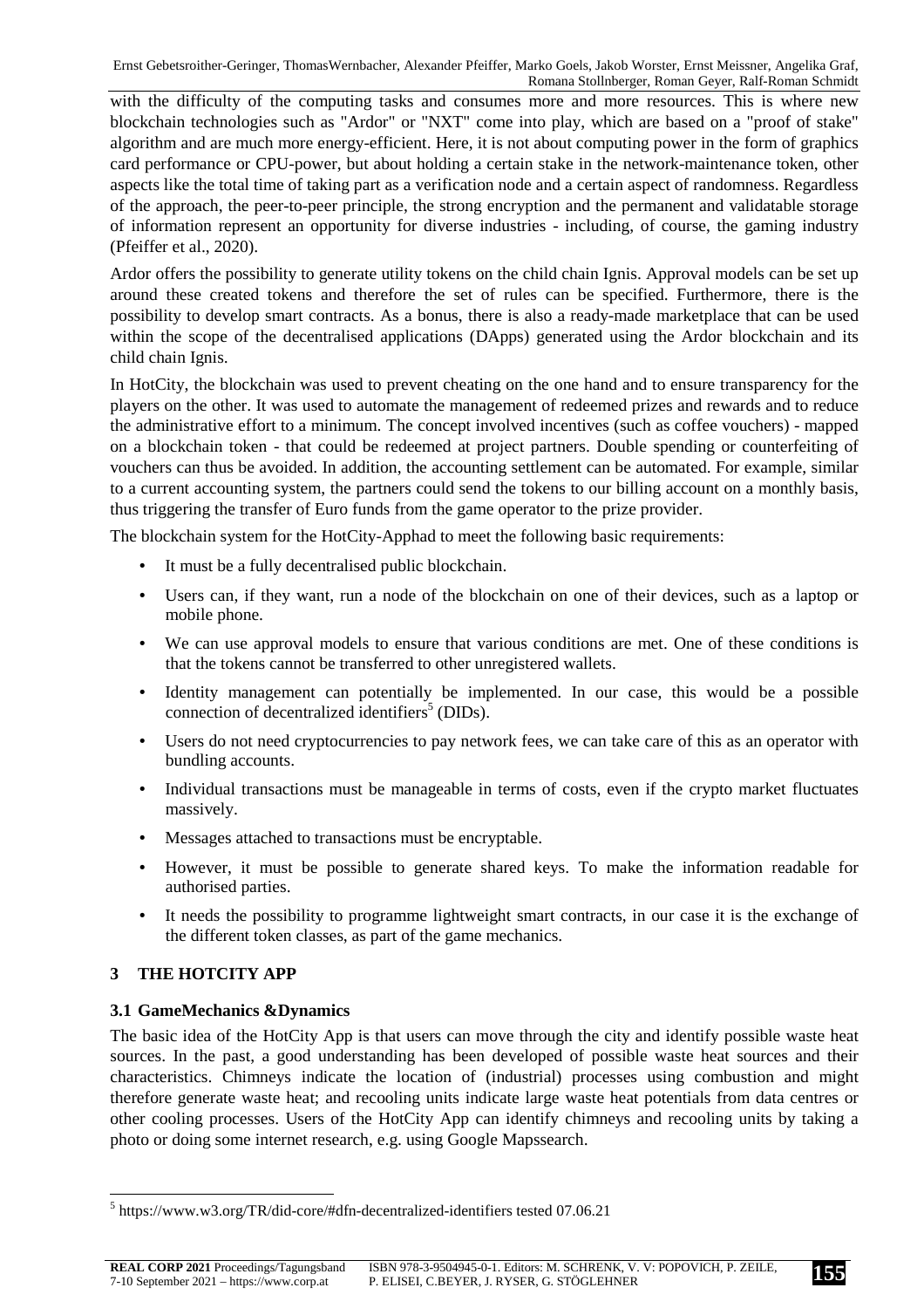The user (the player) can take a photo in the HotCity App to identify the object of a possible waste heat source. Additionally, the user also needs to provide information about the type of object (chimney, recooling unit). The user can then mark the exact GPS position of the object on the map. The last step for the user is to crop a satellite image of the set GPS position only showing the waste heat source. After that the potential waste heat source is saved to the map of the game and the user is rewarded with heat tokens. Now every user can give additional information about this specific waste heat source andverify the object,its size, height and number of units.

The cities where the game can be played are segmented in areas through a grid. Each area can be conquered by a single player or a team. The player or team with the most identified waste heat sources wins the area.

The gamification concept is also extended through a high score system for single players and teams based on their heat score (a number calculated based on the user's earned tokens – see next paragraph). The heat score from earned tokens also unlocks numerous badges (e.g. "Heat Runner", "Heat Scout", "Conqueror") inside the app. The head score also puts gamers into a ranking system (e.g. "Rookie", "Amateur", "Master")

The app also incorporates a basic voucher incentive system, where earned tokens can be redeemed for voucher of partners (such as coffee to go).

All those features add additional layers of gamification elements to the app (see also next paragraph).

The gamification framework consists of three utility tokens realised within the blockchain Ardor and its child chain Ignisthat represent points: bronze, silver and gold tokens. Users receive bronze tokens for simple tasks such as uploading unconfirmed images and later receive points with higher value, when heat sources are confirmedby other payers. These tokens can later be redeemed for incentives, with better incentives distributed for gold tokens than for bronze tokens. As a further game mechanic, tokens can be exchanged for each other, e.g., 10 silver tokens result in 1 golden token. Furthermore, all badges are displayed as tokens.

# **3.2 App Development**

# 3.2.1 Frontend of the HotCity App

The HotCity App uses a hybrid app technology with a single code base based on the hybrid app framework Ionic including Capacitor<sup>6</sup> as container, which delivers the app to different platforms (in this project iOS and Android).



#### Fig. 1: HotCity App Screens

The structure of Ionic is web-based (HTML5, CSS3  $\&$  Sass<sup>7</sup>), based on Angular (JavaScript/TypeScript) and uses an open-source mobile user interface component toolkit as well as several plugins to bridge native functionalities with the web-based code base. As a framework, Ionic offers a cross-platform delivery feature set to address the native functions of the operating systems such as camera, GPS or memory. In addition,

**156**



l <sup>6</sup> Capacitor is a cross-platform native runtime for web apps and provides native app container for packaging and deploying Ioinic apps to various mobile and desktop platforms. https://capacitorjs.com

<sup>7</sup> https://sass-lang.com/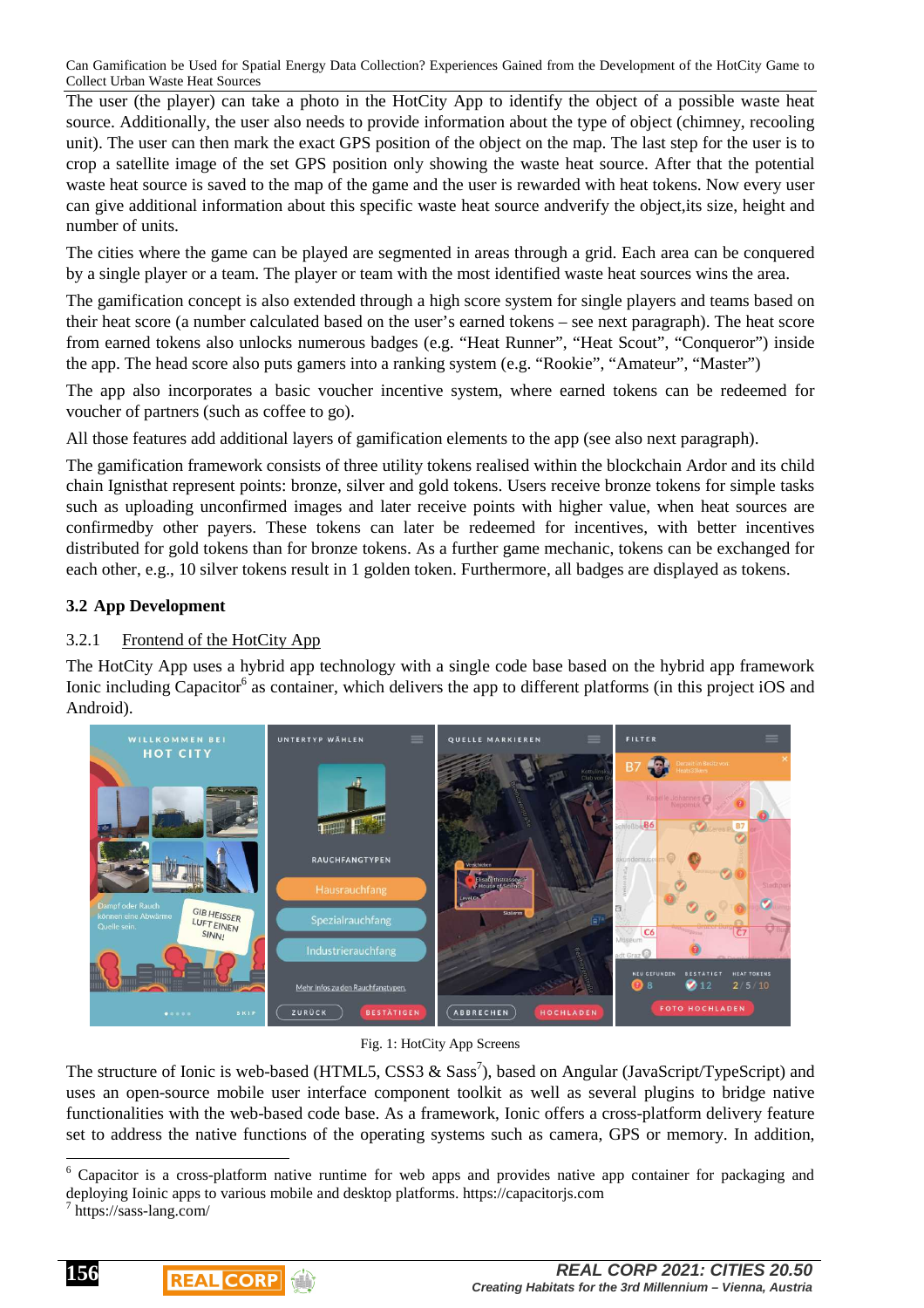native SDKs can be easily integrated. This serves as a solution for smartphones of newer generations  $(Android > 4.4, iOS > 10)$ . Another advantage is the development using web technologies, so that the apps developed in Ionic can also be made available as a PWA.<sup>8</sup>

The app is connected to a backend via an API to process data collection, data enrichment, user profile information and blockchain related verification mechanisms for gamification (see next paragraph). The following figure shows main screens of the HotCity App.

## 3.2.2 Backend of the HotCity App

The actual transfer of the respective assets takes place entirely on the blockchain. A lightweight contract (cf. smart contract) was developed for this purpose, which, in conjunction with the API, ensures that the assets are transferred correctly.This contract is initially triggered by the backend and contains, for example, information about which "heatspot" has triggered an asset transfer. The lightweight contract then calls the API and checks whether the entries and information are valid and correct and then transfers them. In a freely definable period of time, the API checks whether the asset transfer was successful. If, for example, the transfer of the assets fails due to technical circumstances or insufficient fee, a new process takes place.

The Ardor node primarily manages and executes the lightweight contracts for the transfer of the application. As already mentioned, the API acts as a validation unit for this contract and only transfers assets or badges if the correct information is available.

In summary, blockchain technologies in the HotCity project secure those relevant parts of the game where values for the players or project partners are affected. On the one hand, tokens, badges and vouchers earned and, on the other hand, the accounting modalities. All other data, such as the description of the potential heat sources, are saved in a conventional database, which is continuously backed up. Transactions on the blockchain, as accessed from the graphical interface of the main account full-node as well as a triggered badge are displayed in figure 2.



Fig. 2: Blockchain token transaction& visualisation of a triggered badge

# **4 HOTCITY FIELD TEST**

l

The field test took place in two different phases during the winter 2020/2021. The first phase was performed in November 2020, while the second phase was launched mid of February 2021 for 2-3 weeks. For a part of the test persons, fees were awarded for at least 5-8 hours playing time. All participants received a briefing in advance in the form of a tutorial on the app and in the form of marked districts that showed a high potential in terms of waste heat sources. The responses were collected in anonymous form with a request for open

 $8$  PWA = Progressive Web Apps are web applications based on modern web browser standardswith additional features for desktop and mobile similar to mobile apps (e.g. notification system). Users can therefore put those web apps to the home screen of their smartphones. https://en.wikipedia.org/wiki/Progressive\_web\_application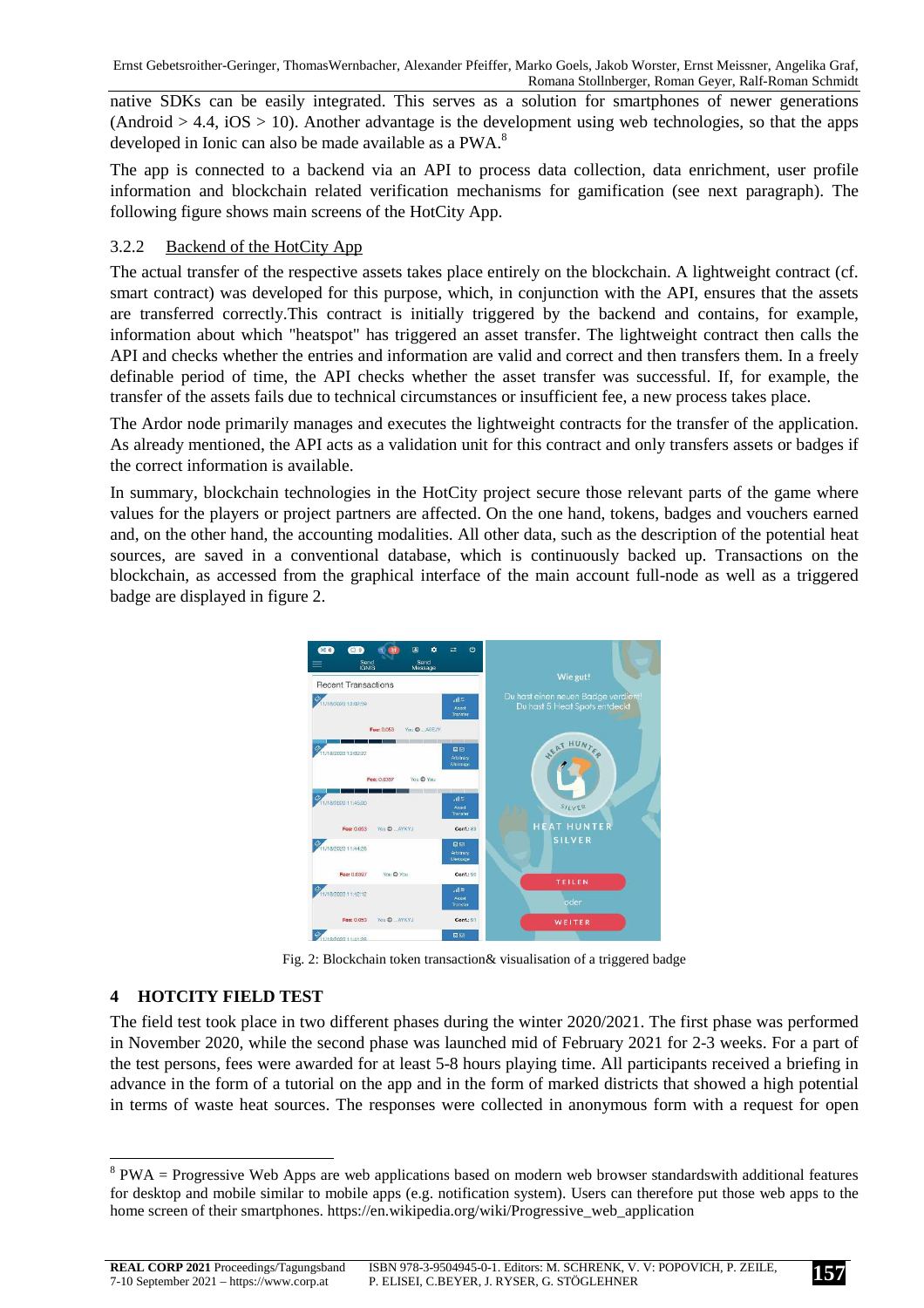critical feedback. A total of 836 tokens were sent out for a) heat sources, divided into bronze, silver and gold and b) badges.

After a 2-3 week test phases, an online questionnaire was created and submitted using the "Survey Monkey" software. The item collection contained both open and closed questions with dichotomous and rating scaled gradations.A total of 31 people took part in the test and filled out the online questionnaire. The majority of the test persons (almost 68%) tested the app in Vienna, the rest (32%) in Graz.



**4.1 Usability Score & Acceptance Rating** 

Fig. 3: Usability & Acceptance Score; low values are equal to high levels of agreement

Satisfactory values could be reported with regard to the usability & acceptance of the app. The usability is subjectively high (mean values from 2.0 to 2.58). The simple user interface (M=2.0) and the assessment of the comprehensibility for other users  $(M=2.03)$  are particularly noteworthy in this regard.

The normalised SUS (system usability scale) score is 79.675, which corresponds to an above average value  $(\text{maximum} = 100, \text{minimum} = 0).$ 

## **4.2 App testing lessons learned**

The results of the field test show high values for the acceptance of the app. The fun of play and the level of difficulty were also rated as appropriate. The standardised SUS score is in the upper fifth, a high subjective usability is thus evident.

The core functionality of the app - the search for waste heat sources, which was designed and integrated in accordance with the project goals - is seen as motivating by the users; compared to other game features, the entertainment value is particularly high.

With regard to the qualitative aspects, the design of the app, the game idea and the ease of use were praised by the test persons.

Problems were encountered with regard to GPS positioning, which sometimes did not work immediately and had to be corrected manually.<sup>9</sup> In addition, as the first phase of the field test in particular showed, it was sometimes difficult for the users to find suitable heat sources, and chimneys from private households, which are no valid waste heat sources, were often photographed. Through clearer communication and tutorials, this problem was alleviated in the second test phase.



 $\overline{a}$ 

<sup>9</sup> A technical problem here is that automatic GPS positioning reduces the duration of one battery load, thus a compromise has to be chosen, or using manual GPS postioning, which reduces the usability experience.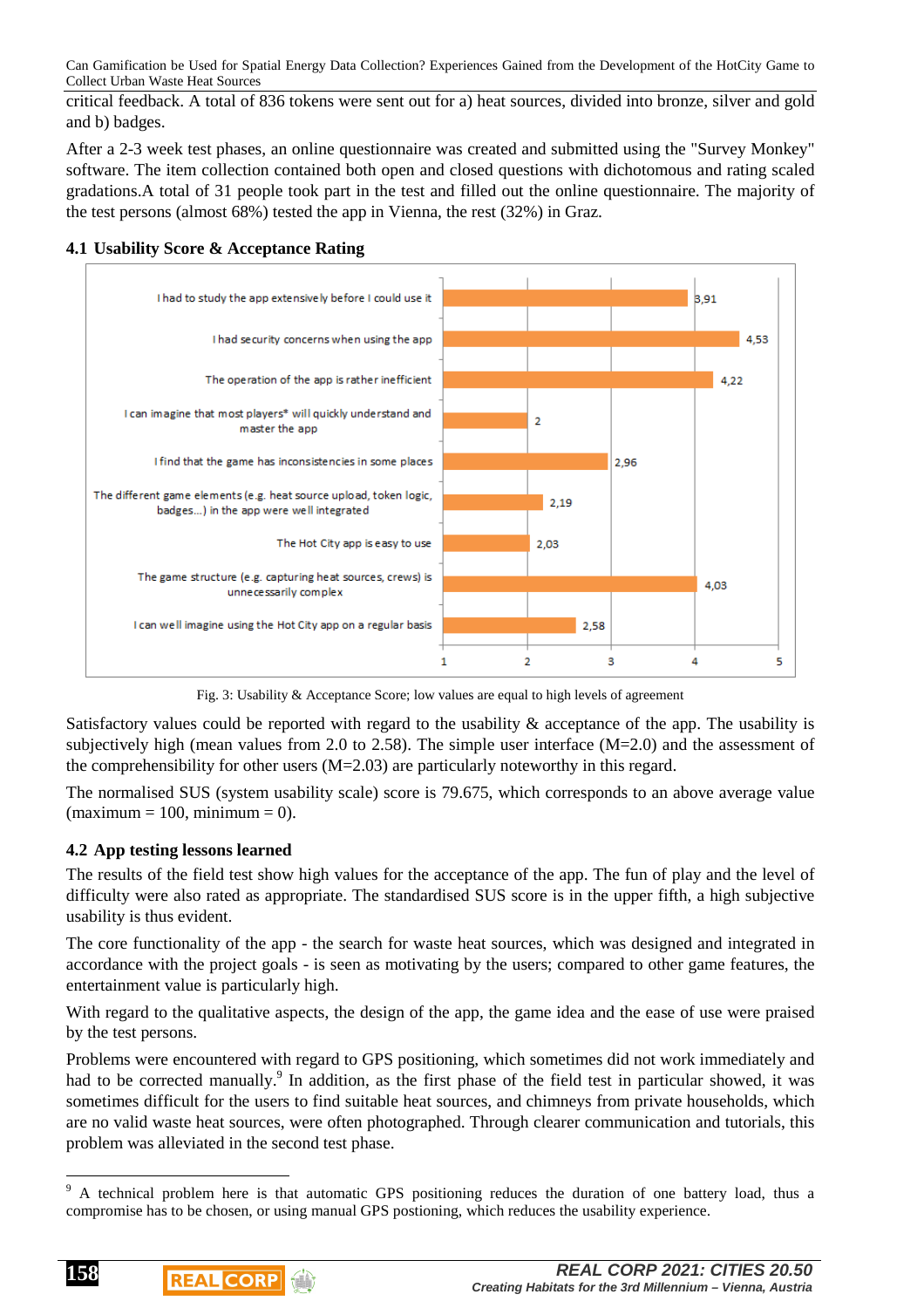Suggestions for improvement mainly refer to an improved tutorial (phase I) and an automated location on the map of the potential waste heat sources.

Recommendations:

- Provide an optional tutorial video and a half-hour webinar to introduce and explain the app. As user segmentation in the future could include regular users, experts as well as community experts.Such a webinar is an efficient method for onboarding and providing the necessary skills to assess waste heat sources according to their potential.
- Simplify the registration process by publishing it in the app stores. The current process requires several steps, which cause a time delay for users and thus make "seamless onboarding" difficult. In addition, the release had to be done manually due to restrictive settings on company devices. A release in the app store would prevent such problems.
- Integration of a button to update one's GPS position within the app. This function facilitates correct positioning, and a "double-select" interaction for uploading photos should be introduced so that users can enter or readjust their GPS position correctly.
- Switching the map view to a satellite view. This makes it easier to recognise waste heat sources, and it is also possible to estimate the height of objects/heat sources using Google Earth 3D, for example.
- Integration of notifications for finding heat sources and invitations to groups. This also regularly encourages users to use the app, but a good balance must be struck so as not to exert a disruptive influence.
- The token logic should be adapted so that the confirmation of heat sources is only possible between different groups/crews. The "report" function for uploaded heat sources should be reframed to create a positive connotation and thus encourage use by users.

# **5 RESULTS**

The current results have been established due to two test phases with a very small amount of payed testers, and thus can not enable to elaborate the total waste heat potentials in Vienna and Graz. The 31 test users found about 230 individual spots with a possible waste heat potential, and for about 10% of them, detailed information was collected. It has to be noticed that the test users werepayed for about 5-8 hours of testing including the survey and thus it can be assumed that only very limited time for searching was aquired.

The results have been evaluated on different levels: First the images uploaded by the testers have been checked by waste heat experts within the HotCity project team for validity (is it according to what we are looking for –as explained in the tutorial–,correct classification, correct GPS position). Second, the detailed input data to derive the waste heat potential were also validated by waste heat experts.

## **5.1 Visualisation and Economic feasibility evaluation of results**

The data stored on the backend was accessed via the developed API, pre-processed and filtered to eliminate the waste heat proposals reported by the players, to be most likely wrong.Therefore R-Scripts have been developed which makes it easy to analyse the data after each test run.

## 5.1.1 Visualisation

A simple web-application was developed to simplify the evaluation process for experts and visualise the collected waste heat proposals by the tester.The following figure shows exemplarily one of these waste heat proposals, a re-cooler on the roof top of a building in Vienna.

## 5.1.2 Economic feasibility evaluator

Based on a limited amount of input parameters, a simplified economic feasibility calculation of waste heat utilisation is carried out in order to evaluate if the waste heat sources identified by the users can be actually used. Here, the characteristics of the waste heat sourceand possible heat consumers (e.g. nearby buildings) were compared with regard to: energy supply and demand, available and required temperature level (including the requirements for the integration of heat pumps if the source temperature is lower than the consumers temperature), economic factors, a possible pipe routing and substations. The economic evaluation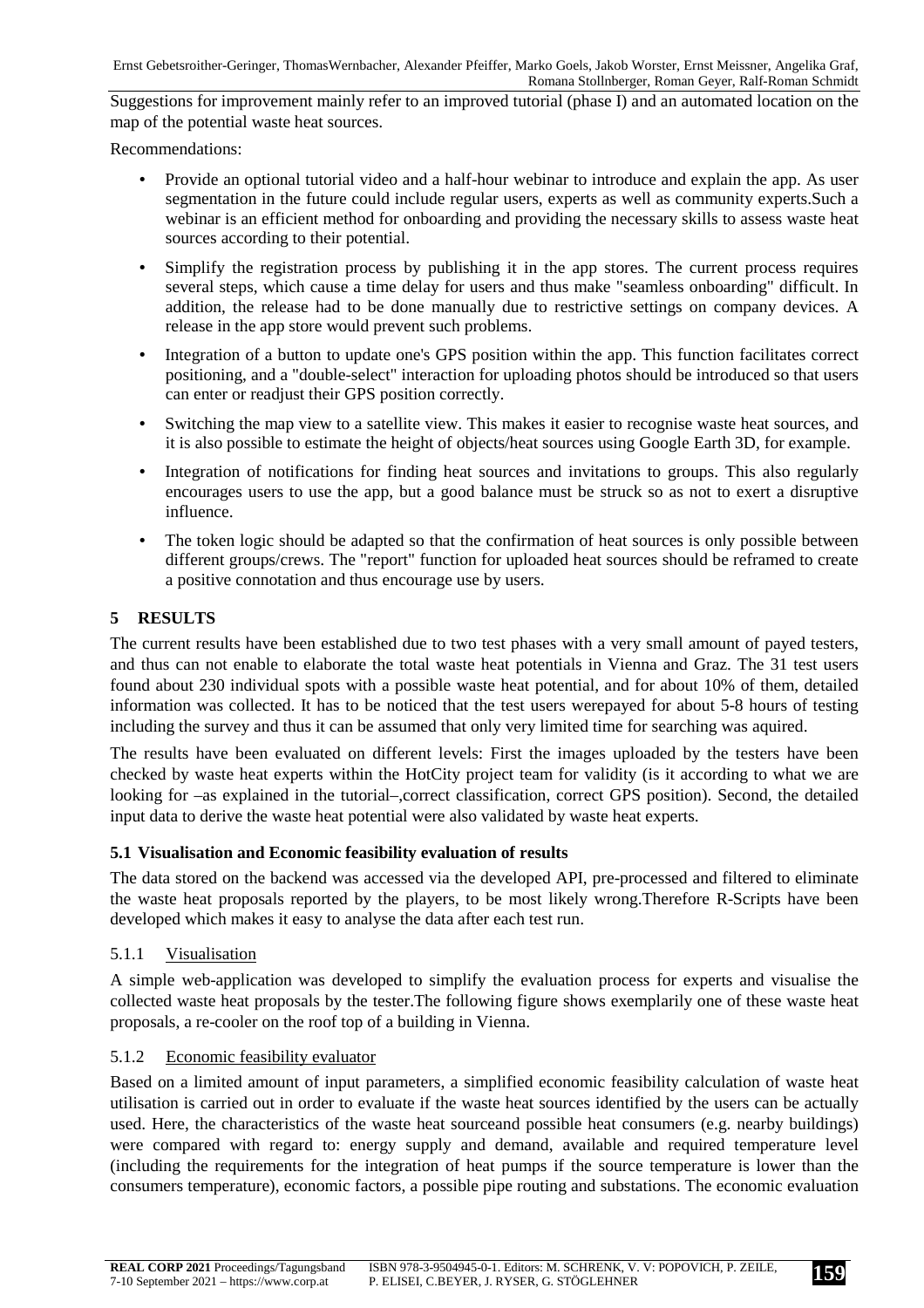of the utilization of the different waste heat potentials found by the users is done on the basis of the two key figures "profitability" and "payback time" and is indicated in the form of a "profitability score".



Fig. 4: Waste heat proposals result visualisation web-application screenshot

The results are displayed with help of "economic efficiency scores" i.e. a traffic light system (green, yellow, red), a comparison with a reference system for providing the heating service (e.g. gas boiler) is possible. It should be noted that these estimates are based on partly idealised assumptions. Nevertheless, the results indicatesif an economic use of waste heat sources seems to be realistic.

The developed method was implemened with R-Shiny<sup>10</sup> into an interactive web-application enabling users to evaluate, by chooosing the location and pathway, where the waste heat source would be needed. The following example shows the application (left side) as well as an example of evaluationfor a choosen pathway (right side).



Fig. 5: Screenshots of the Economic feasibility evaluator web-application

# **6 CONCLUSION AND OUTLOOK**

Gamification can be a promising way to identify urban energy data such as waste heat. The reward system could be secured in a transparent way using the energy-efficient proof of stake blockchain Ardor. The HotCity App has been sucessfully developed and tested in two Austrian cities. The two test phases have shown that the app seems to be very promising from a user point of view as the usability score shows. The lessons learned from the two test phases demonstrate that a good briefing (tutorial material) is important to gain useful results within the respective context. Compared to the already existing waste heat data for Vienna and Graz new promising waste heat proposals could be found, which have not been in the data sets so far and for some existing data sets an increased accuracy of the GPS position could be established thanks to the crowdsourcing approach. Interestingly even with the relatively low amout of testers a significant number of valid waste heat proposals could be found. However the tests also helped us to identify potential obstacles especially regarding details attached to heat spot entries which can be used for estimating the amount of

**160**

 $\overline{a}$ 

<sup>10</sup> https://shiny.rstudio.com/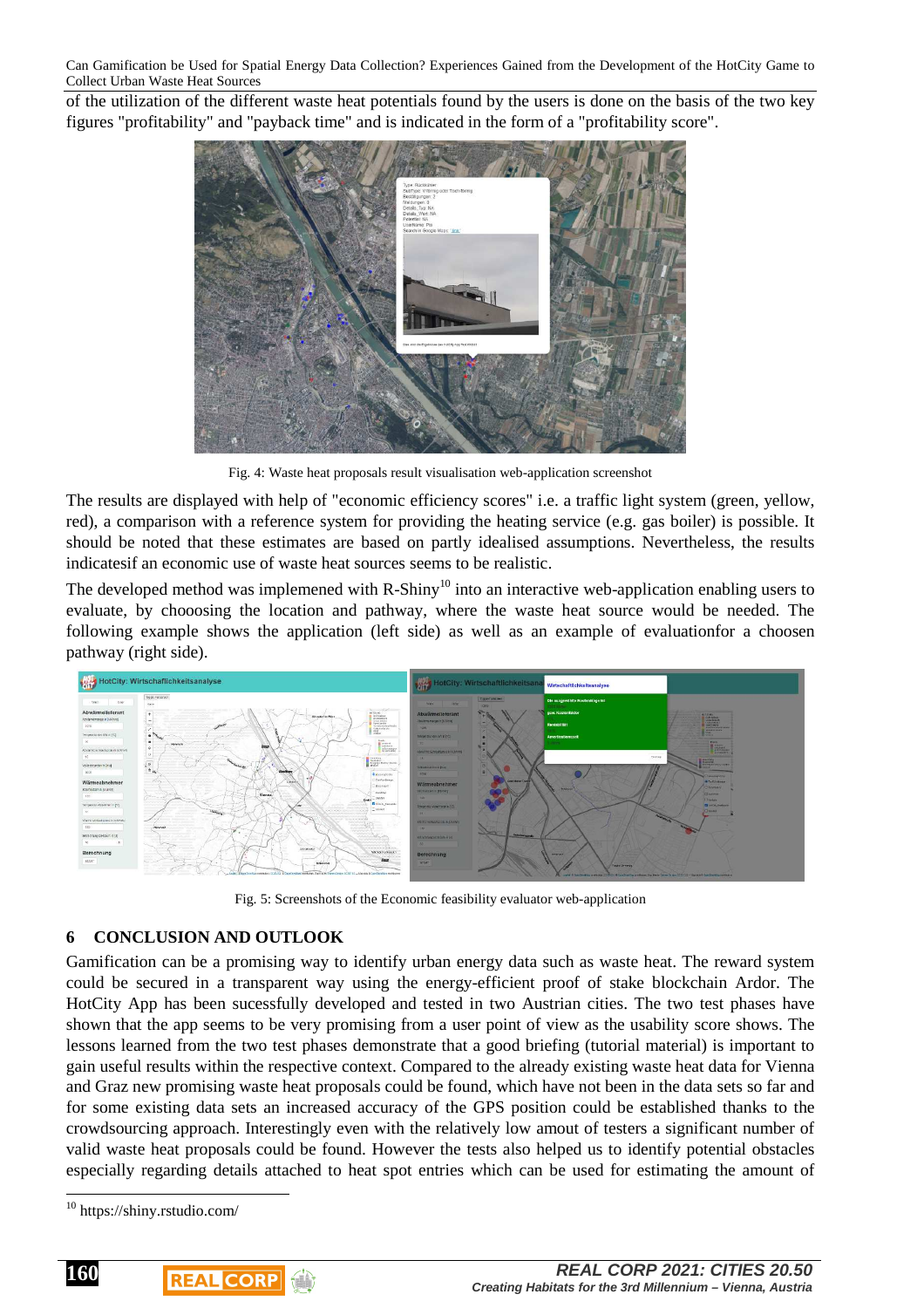waste heat for each waste heat proposal. The results indicate that these are hard to collect with the current app, thus more advanced users (experts) or higher incentives are needed to collect this information. The developed interactive evaluation tool (web-application) seems to be a very good starting point for experts (not necessarily players) in order to filter the most promising waste heat proposals and to estimate their actual potential.

#### **6.1 Further data collection possibilities**

The HotCity project aimed for a proof of concept if gamification is a valid method to collect useful spatial energy data in an efficient way, waste heat was only one example for this the following section discusses other possible use cases for the Game/App. The project also investigated conceptually which data and which methods are needed to collect energy-relevant data by means of gamification. In the project, the focus is basically on the topic of determining waste heat potential. However, in order to make more general statements about which energy-relevant data can be collected over-all via crowd-based methods, further data and possible sources were analysed.

The following core questions were addressed:

- How can the game be generalised and used to collect a wide range of energy-relevant data and applications?
- What data can be collected?
- How can the effort for the players on the one hand, and for the software developers with the greatest possible benefit be reduced?

When comparing the results from the players' point of view with the software developers' point of view, it is noticeable that the data that is easy to collect for players is quite difficult to implement for the software developers. For many of the data sets to be collected, the players can upload photos in the app, which is possible without much effort. The photo provided shouldthen be analysed using automated methods in order to derive energy-relevant data from it. Algorithms for image recognition should be applied or developed, which considerably increases the effort for the (software) developers.

The method of "self-assessment" is again time-consuming for players or only possible with expert knowledge anyway; on the programming side, this is implemented through forms so that the findings can be entered as free text or by means of guided questions.

In the course of the app development, a way was found to keep the complexity of the app as low as possible for the players, but still to design the functionalities for data collection and to choose the features of the app in such a way that the programming effort remains justifiable.

The gained results and the additional use cases discussed above vote for a further development of the prototype, especially as it seems that many of these still open issues can be solved with relative low effort and the applicability in different regions and contexts are high.

#### **7 REFERENCES**

AL-YAFI, K.,& El-Masri, M.:Gamification of e-Government Services: A Discussion of Potential Transformation. 2016. BARATA, G., Gama, S., Jorge, J., & Gonçalves, D.: Improving participation and learning with gamification. In Proceedings of the First International Conference on gameful design, research, and applications, pp. 10-17. ACM. Vienna, 2013.

BRUECKNER S., Miró, L., Cabeza L. F., Pehnt, M., Laevemann, E.: Methods to estimate the industrial waste heat potential of regions – A categorization and literature review, Renewable and Sustainable Energy Reviews, Vol. 38, 2014: https://doi.org/10.1016/j.rser.2014.04.078

BUHL, H. U., Schweizer, A., & Urbach, N.: Blockchain-Technologie als Schlüssel für die Zukunft?2017.

CORONADO ESCOBAR, J. E.,& Vasquez Urriago, A. R.: Gamification: an effective mechanism to promote civic engagement and generate trust? In Proceedings of the 8th International Conference on Theory and Practice of Electronic Governance, pp. 514-515. ACM, 2014.

DETERDING, S., Dixon, D., Khaled, R., & Nacke, L.: From game design elements to gamefulness: defining" gamification". In Proceedings of the 15th international academic MindTrek conference: Envisioning future media environments, pp. 9- 15. 2011

HOPF, S.,& Picot, A.: Revolutioniert Blockchain-Technologie das Management von Eigentumsrechten und Transaktionskosten? In Interdisziplinäre Perspektiven zur Zukunft der Wertschöpfung, pp. 109-119. Springer Gabler, Wiesbaden, 2018.

HUNICKE, R., LeBlanc, M., & Zubek, R.: MDA: A formal approach to game design and game research. In Proceedings of the AAAI Workshop on Challenges in Game AI. Vol. 4, Issue. 1, pp. 1722. 2004.